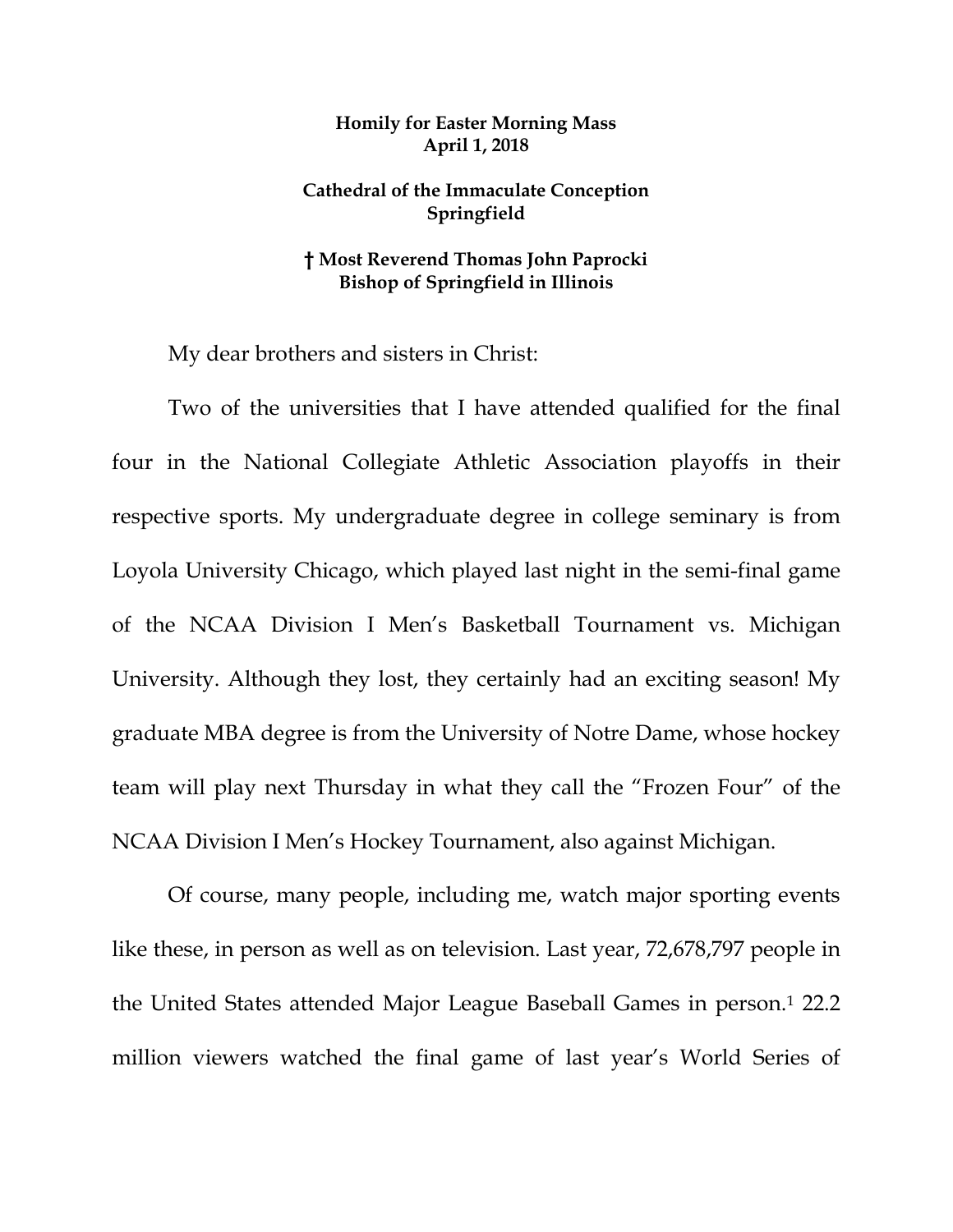baseball.[2](#page-7-1) The New England Patriots' winning of the National Football League's Super Bowl of 2015 currently holds the title of most-watched ever with 114.4 million viewers. This year's Super Bowl ratings were down somewhat, but with 103.4 million people watching the Philadelphia Eagles' 41-33 triumph over the New England Patriots, that is still a lot of viewers.[3](#page-7-2)

Sports are not the only game in town in terms of huge entertainment audiences. Although movie attendance last year fell 6% from 2016 and reached its lowest point in over two decades, the number of tickets sold was 1.24 billion, still a lot of people.[4](#page-7-3)

I mention all these numbers because watching entertainment events is a major national pastime. We like to sit back, relax, watch, and be entertained. Because entertainment is such a big part of our culture, however, there may be a tendency that going to church can fall into the trap of being viewed as another sort of another spectator sport. We come to church, preferably in a building with splendid architecture, sit back and hope to experience an inspiring homily and uplifting music. There's nothing wrong with any of that, in and of itself, since we do in fact seek to provide a worship experience in a beautiful church building with splendid architecture, an inspiring homily and uplifting music.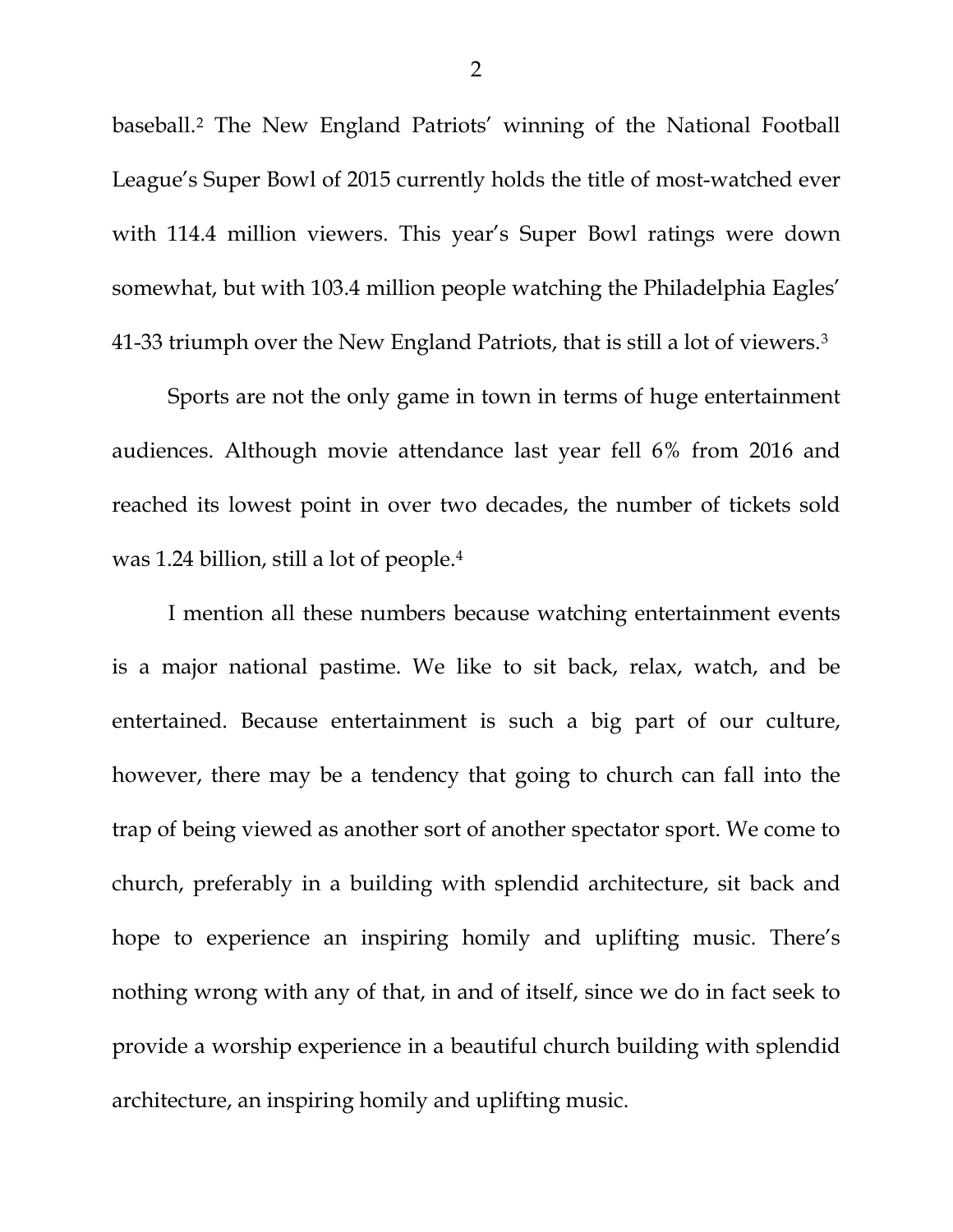The problem is if we go home tucking the church experience away as something that is now concluded so we can go back to our usual daily routine. The experience of the first Christians makes clear that Christianity was not a spectator sport except for those who liked to watch Christians being slaughtered by gladiators and wild animals in the amphitheater, as depicted in our second stained-glass window on the north wall of our Cathedral, showing St. Ignatius of Antioch about to be martyred in the lions' den.

The first Christians who experienced the impact of the resurrection of Jesus were profoundly changed by this extraordinary event, as described in "The Saturday Essay" in this weekend's edition of THE WALL STREET JOURNAL by George Weigel, the biographer of Pope Saint John Paul II and distinguished senior fellow at the Ethics and Public Policy Center in Washington, D.C., where he holds the William E. Simon Chair in Catholic Studies. He describes what happened to those first Christians as the "Easter Effect." Mr. Weigel explains it this way:

There is no accounting for the rise of Christianity without weighing the revolutionary effect on those nobodies of what they called "the Resurrection": their encounter with the one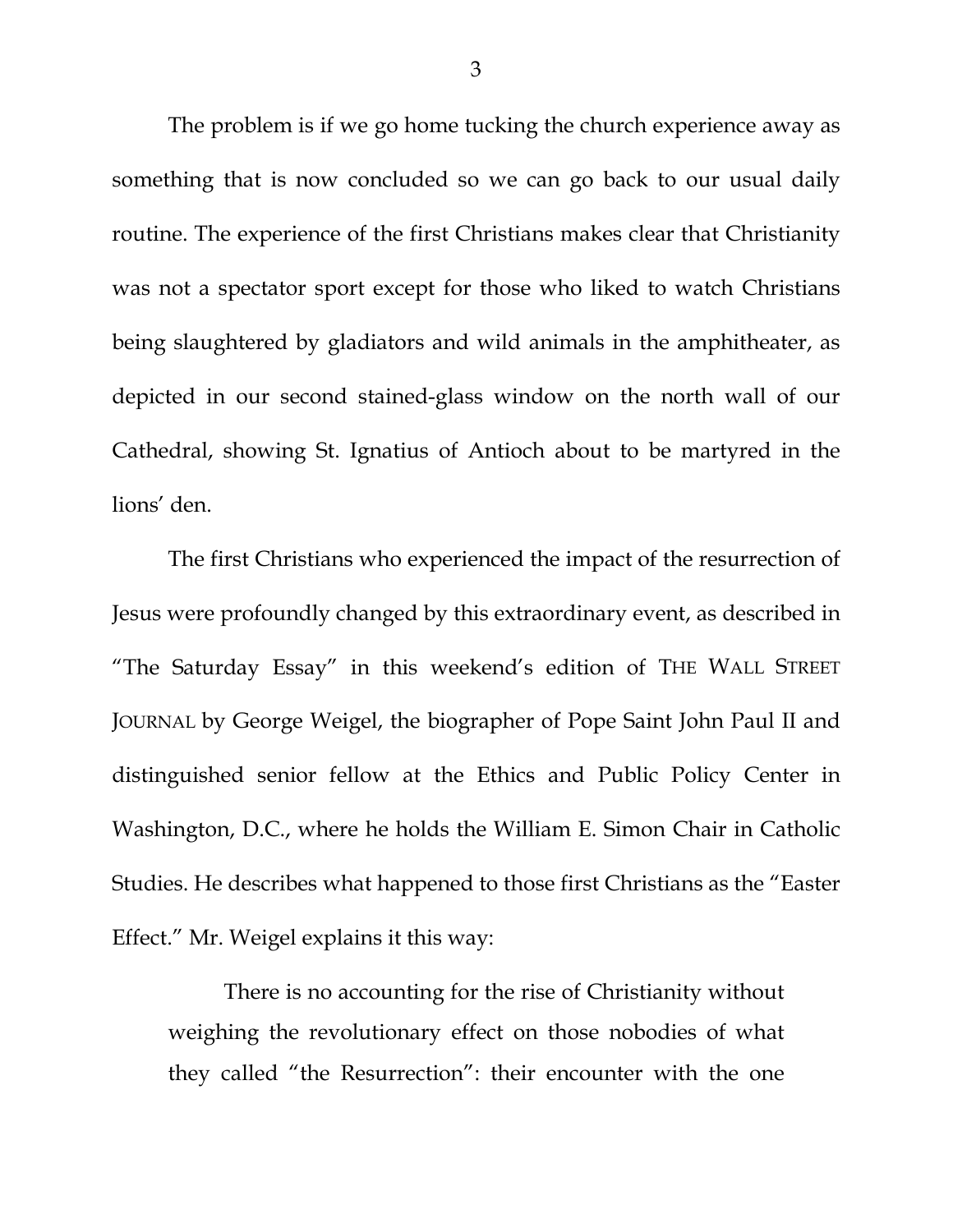whom they embraced as the Risen Lord, whom they first knew as the itinerant Jewish rabbi, Jesus of Nazareth, and who died an agonizing and shameful death on a Roman cross outside Jerusalem. As N.T. Wright, one of the Anglosphere's preeminent biblical scholars, makes clear, that first generation answered the question of why they were Christians with a straightforward answer: because Jesus was raised from the dead.[5](#page-7-4)

Although it took time for the first Christians to figure out what the events of Easter meant—not only for Jesus but for themselves—as they worked that out, their thinking about a lot of things changed profoundly. Weigel lists several of them:

*The way they thought about time and history changed.* During Jesus' public ministry, many of his followers shared in the Jewish messianic expectations of the time: God would soon work something grand for his people in Israel, liberating them from their oppressors and bringing about a new age in which (as Isaiah had prophesied) the nations would stream to the mountain of the Lord and history would end. The early Christians came to understand that the cataclysmic, worldredeeming act that God had promised had taken place at Easter. God's Kingdom had come not at the end of time but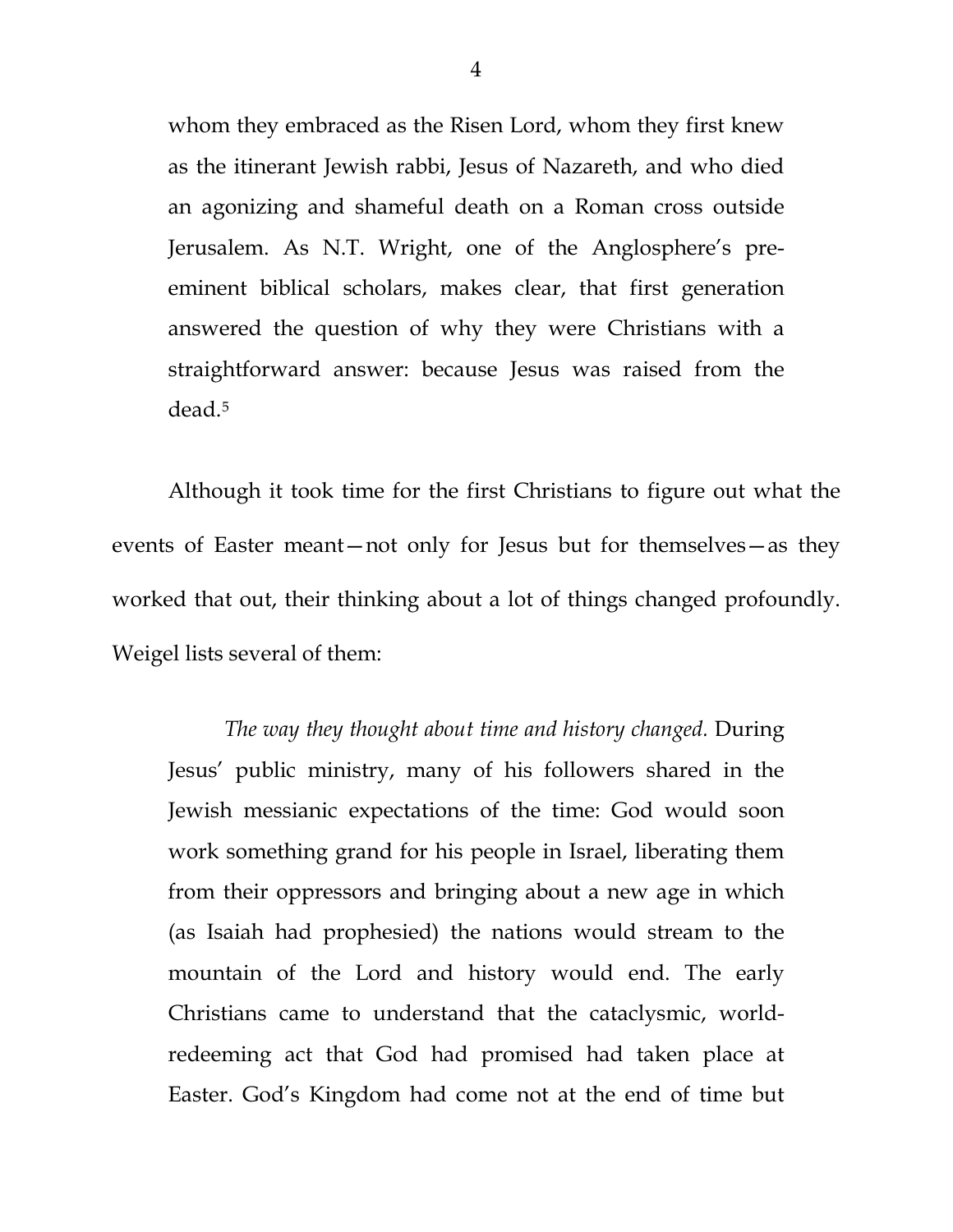within time—and that had changed the texture of both time and history. History continued, but those shaped by the Easter Effect became the people who knew how history was going to turn out. Because of that, they could live differently. The Easter Effect impelled them to bring a new standard of equality into the world and to embrace death as martyrs if necessary because they knew, now, that death did not have the final word in the human story.

*The way they thought about "resurrection" changed.* Pious Jews taught by the reforming Pharisees of Jesus' time believed in the resurrection of the dead. Easter taught the first Christians, who were all pious Jews, that this resurrection was not the resuscitation of a corpse, nor did it involve the decomposition of a corpse. Jesus' tomb was empty, but the Risen Lord appeared to his disciples in a transformed body. . . . A new way of being had been encountered in the manifestly human but utterly different life of the one they met as the Risen Lord. That insight radically changed all those who embraced it. Which brings us to the next manifestation of the Easter Effect among the first Christians:

*The way they thought about their responsibilities changed.* What had happened to Jesus, they slowly began to grasp, was not just about their former teacher and friend; it was about all of them. His destiny was their destiny. So not only could they face opposition, scorn and even death with confidence; they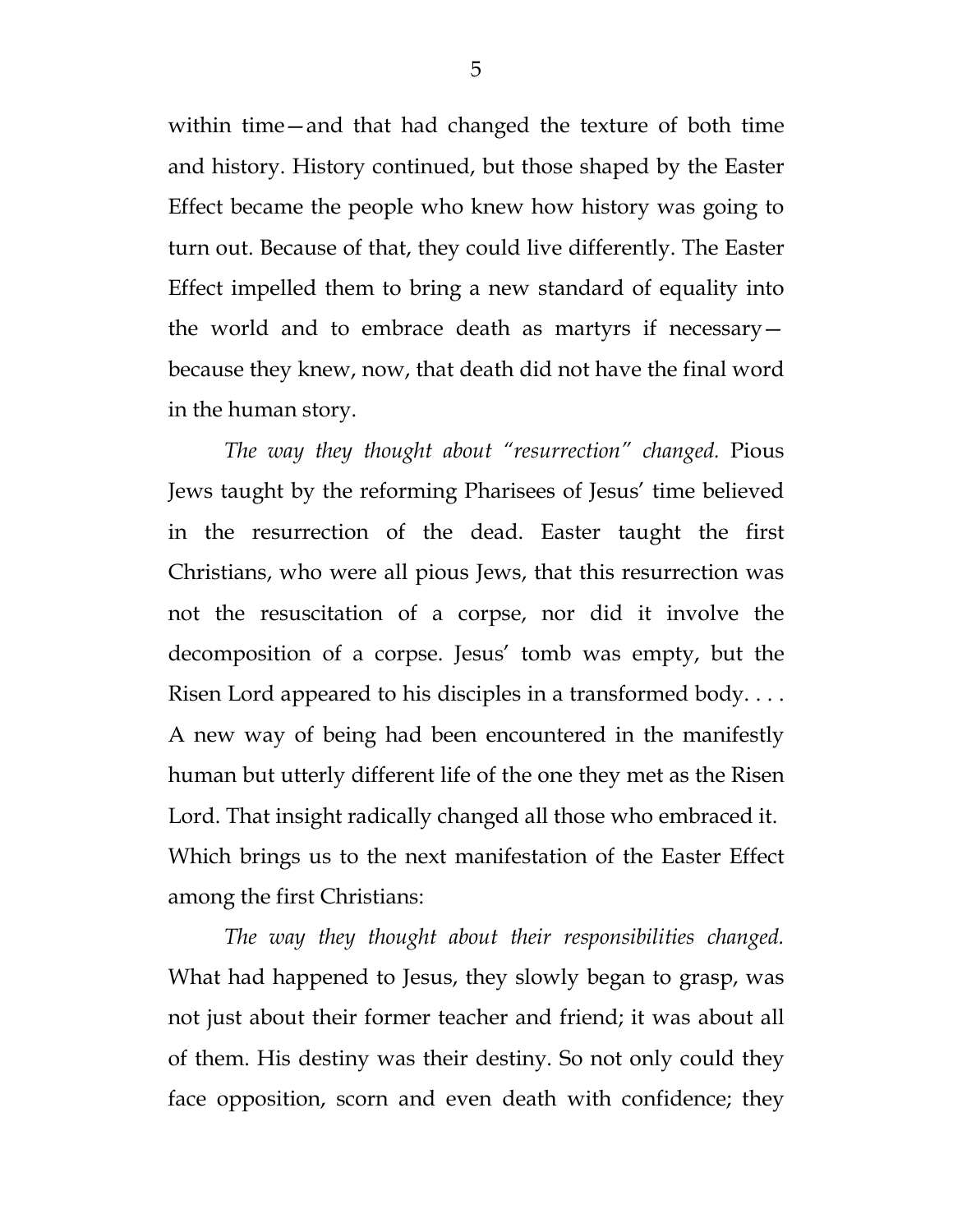could offer to others the truth and the fellowship they had been given. Indeed, they had to do so, to be faithful to what they had experienced. . . .

*The way they thought about worship and its temporal rhythms changed.* For the Jews who were the first members of the Jesus movement, nothing was more sacrosanct than the Sabbath, the seventh day of rest and worship. The Sabbath was enshrined in creation, for God himself had rested on the seventh day. The Sabbath's importance as a key behavioral marker of the People of God had been reaffirmed in the Ten Commandments. Yet these first Christians, all Jews, quickly fixed Sunday as the "Lord's Day," because Easter had been a Sunday.[6](#page-7-5)

Our first reading today from the *Acts of the Apostles* describes this "Easter Effect" on the first Christians. Saint Peter starts out by saying, "You know what has happened all over Judea" regarding Jesus of Nazareth. Jesus was not an obscure figure. His life, His miracles, His death and His resurrection were well-known. Secondly, Saint Peter says, "We were witnesses to all that He did." They ate and drank with Him even after He rose from the dead. Finally, Saint Peter reminds the Christians that they are not merely passive spectators, but that Jesus "commissioned us to preach to the people and testify that He is the one appointed by God as judge of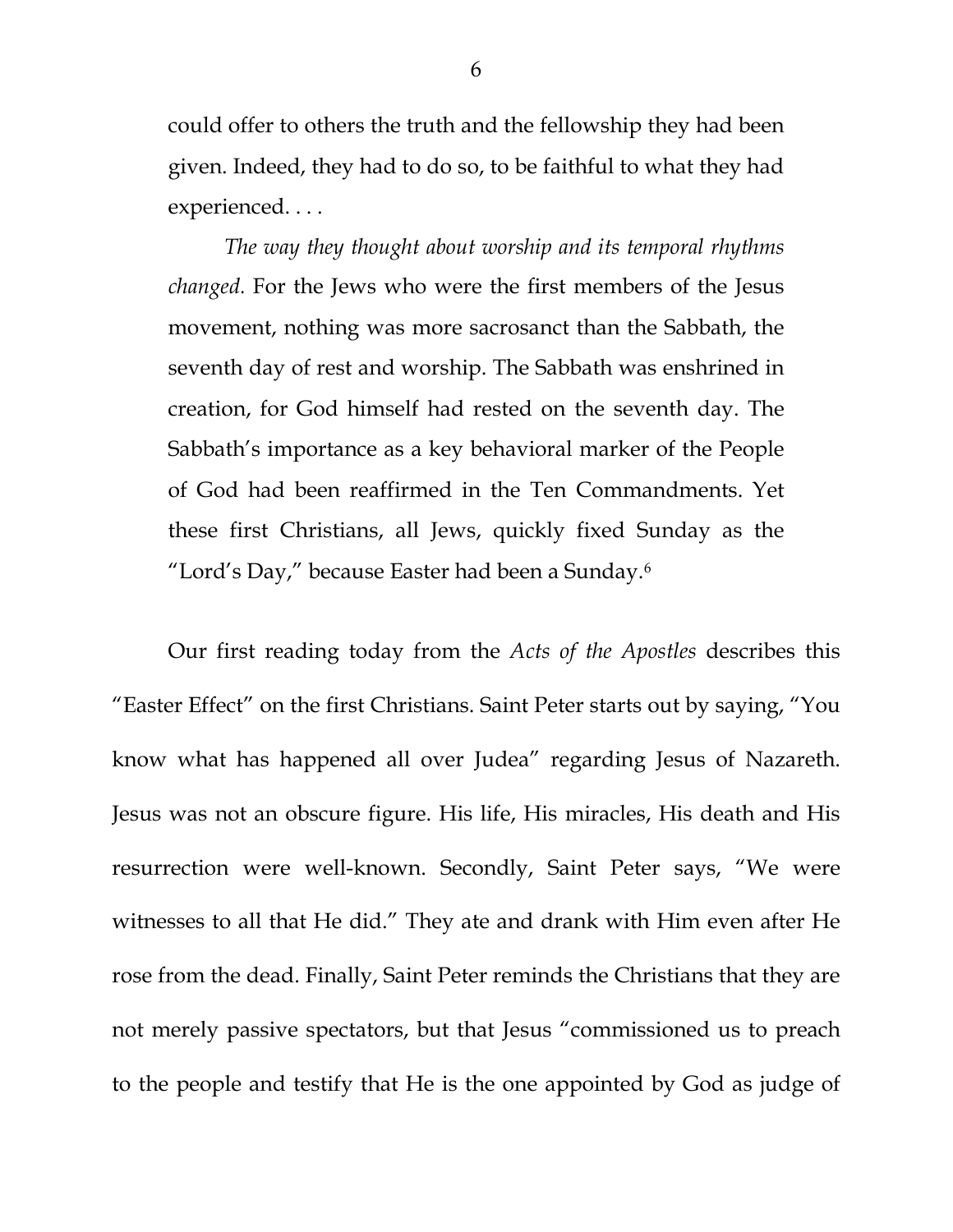the living and the dead."[7](#page-7-6) All of us who call ourselves Christians are called to do the same.

That message of being stirred to action pertains to us as much as it did to the first Christians. The account of Our Lord's resurrection should not leave us mystified by this mystery of our faith or mesmerized in bewildered fascination by this extraordinary event; rather we are sent as missionary disciples to bring others to believe in the Resurrection of Christ. To be a disciple means to be a follower of the Risen Lord; to be a missionary means to be sent out to bring others to share this faith. Doing this, of course, is not easy, for there are many obstacles along the way.

Our scripture passage today from the Gospel of Saint John notes that, when Mary Magdalene came to the tomb early in the morning, while it was still dark, she "saw the stone removed from the tomb."[8](#page-7-7)

That stone is a metaphor. It represents all the obstacles to accepting Jesus Christ as our Sovereign Lord and our Saving Redeemer. Yet, for those willing to approach the tomb, the stone is rolled back. It takes faith to accept the resurrection. It takes faith to encounter the Risen Lord. It is God's grace that rolls back that very large stone and beckons us to enter the realm of faith.